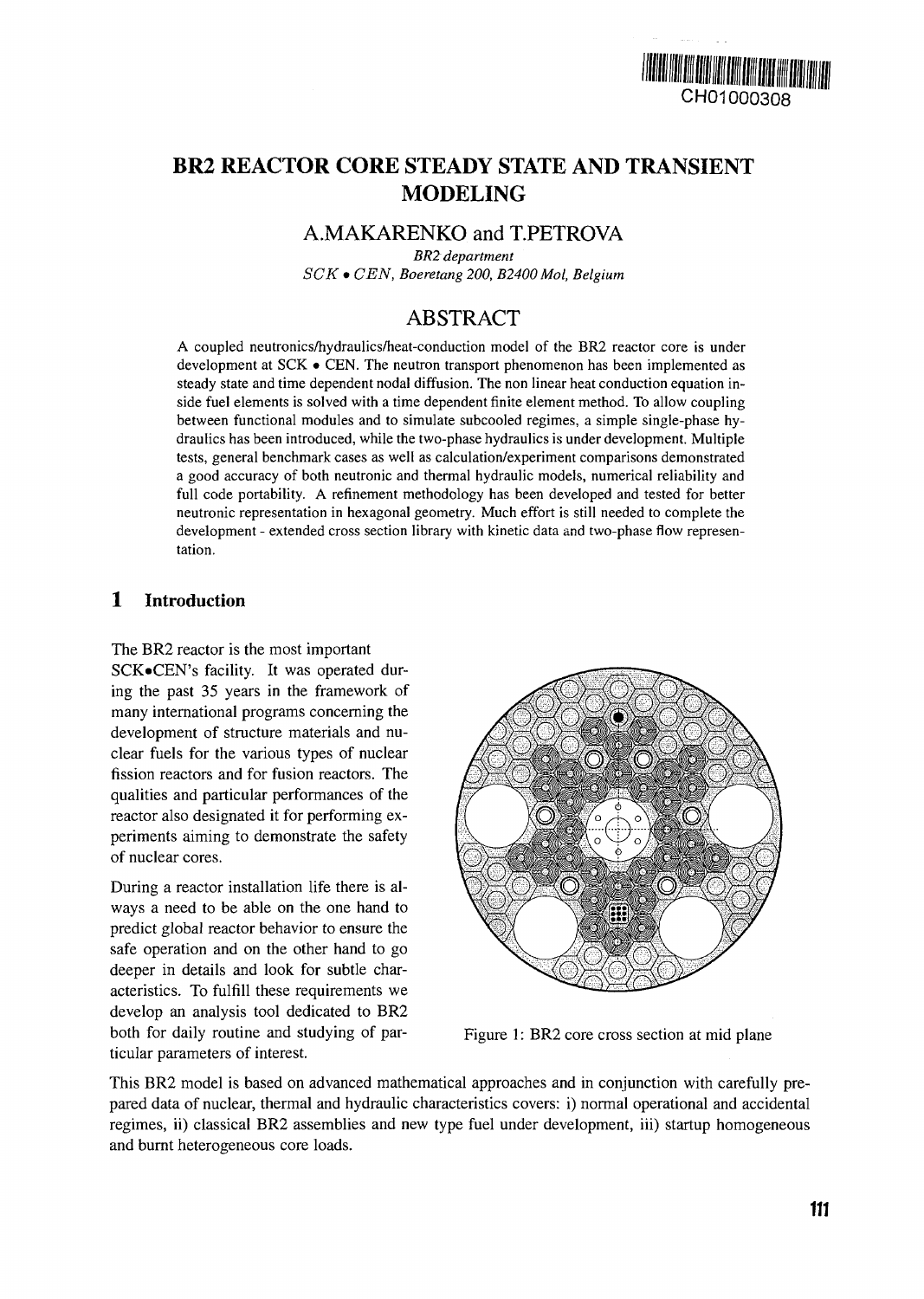### 2 BR2 home code

Globally the model consists of following modules:

Neutronic calculation - nodal 3D diffusion, multigroup, perturbation theory, direct implicit and improved quasi static kinetics. The calculations of the macroscopic cross-sections have been carried out using the MULCOS [9] and SCALE [10] systems. Fuel elements and control rods are represented in onedimensional cylindrical geometry with taking into account neighboring elements. For a while all calculations have been performed for fresh fuel at 323  $\,^{\circ}$ K. Collapsing has been done from 40 to 2 energy groups (MULCOS) and from 238 to 2 groups (SCALE).

Heat conduction - 3D Cartesian and cylindrical finite element, implicit kinetics.

Hydraulics - axial channel-by-channel description, today: single phase, future: two-phase flow sixequation model with near implicit scheme.

Coupling aspects.

Native integration, modularity, adequate representation of physical phenomena with internal feedback reduce uncertainties in our model. Three dimensions, near implicit time integration yield high fidelity results.

Programming.

Single code, special reactor description language and autonomous output plotting make it friendly and independent in use. The code is written in Fortran 90 and demonstrated full portability on personal computers, work stations and super calculators.

#### 3 Results



Figure 2: Subassembly power relative error. Reference - MCNP.

The functional modules have been tested separately and in coupled mode on a wide range of problems. Neutronic model comparisons where produced against BR2 monte-carlo simulation (Fig.2) and WWER-1000 validated codes.

To test the implementation of the method we made run different known benchmark cases and simplified BR2 models. Some results are reproduced in Table 1.

The heat conduction calculations have been compared with available analytical solutions and the HEATIG7.2 code results. Fully coupled model produces values close to experiment and independent numerical estimates (Fig.3).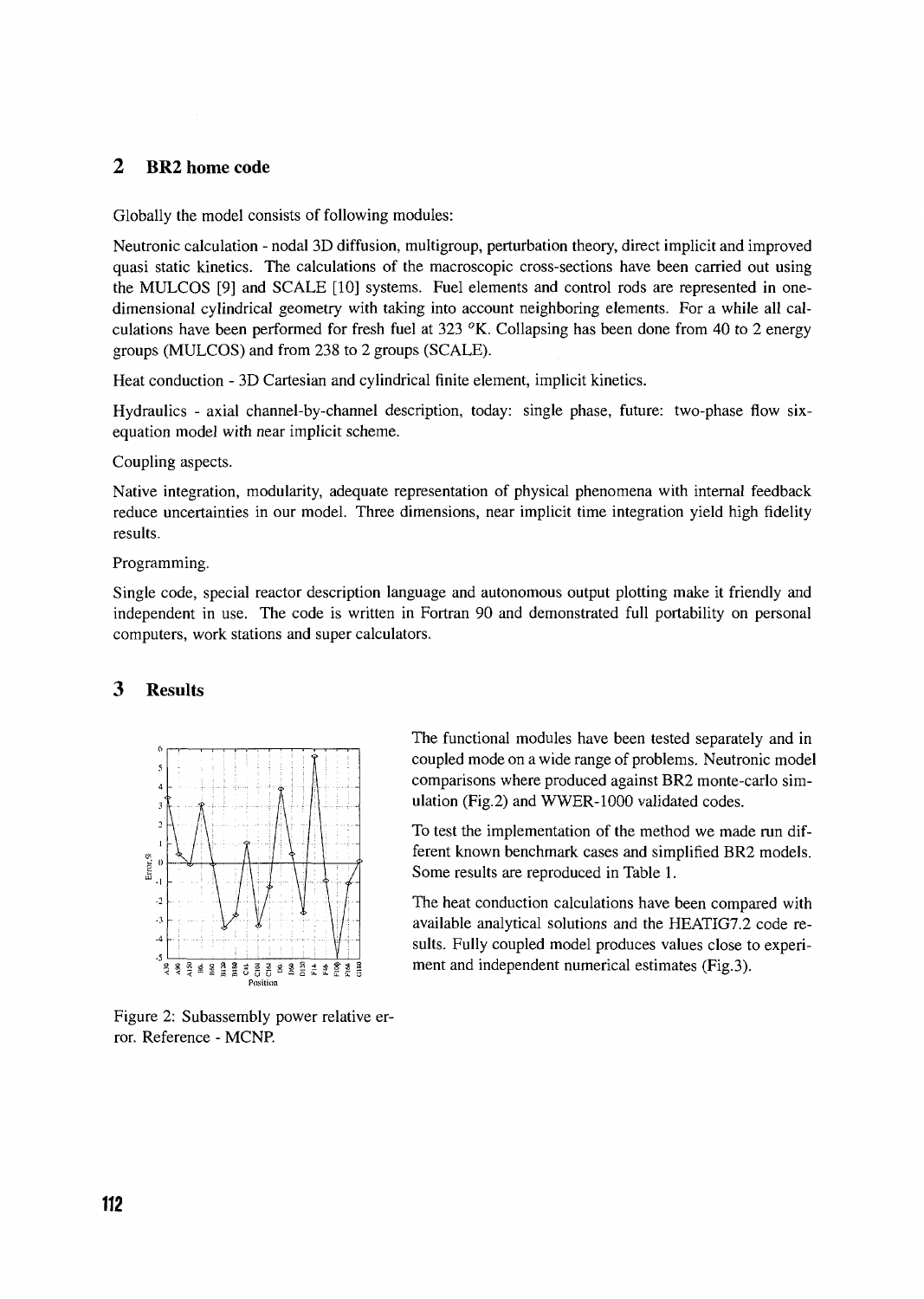| Case                     |               | Takeda        |               | <b>SNR</b> | <b>WWER-1000</b>     |
|--------------------------|---------------|---------------|---------------|------------|----------------------|
|                          | rod-in        | rod half-in   | rod-out       | $HEX-3D$   | $HEX-2D$             |
| code/source              | <b>HEXNOD</b> | <b>HEXNOD</b> | <b>HEXNOD</b> | DIF3D-N    | <b>NSE Reference</b> |
| $K_{eff}$                | 0.85425       | 0.96305       | 1.07792       | 1.01151    | 1.11226              |
| BR <sub>2</sub> Homecode | 0.86155       | 0.96842       | 1.07767       | 1.01766    | 1.11067              |

Table 1: *Kejf* benchmarks



Figure 3: Example of radial temperature distribution in a BR2 fuel element.

### **4 Quasi refinement - new approach**

In classical deterministic reactor core modeling every hexagonal element is often represented as a radially homogeneous prism. The internal heterogeneous structure and the element neighborhood are treated during macroscopic cross section calculation. To include the heterogeneity in the entire core model we need to apply either an extremely fine mesh grid all over the reactor or to refine the region of interest. While in academic geometry  $(x, y, z / r, \theta, z / r, \theta, \phi)$  the refinement is quite straight forward, in hexagonal geometry it requires an additional mathematical methodology (triangular subgrid, conform transformations, ...). Moreover, new cross sections must be introduced into fine meshes.



Figure 4: 75/1 and 12/1 quasi refinements.

Taking into account the particular BR2 nature we developed a quasi refined model. The idea is to apply the regular hexagonal grid with finer lattice pitch and to make cover each cell more or less homogeneous region (Fig.4). We tested two grids 12/1 and 75/1, (number of fine hexagons equivalent to 1 coarse area). Both of those models demonstrated excellent numerical stability and physical results. For example, the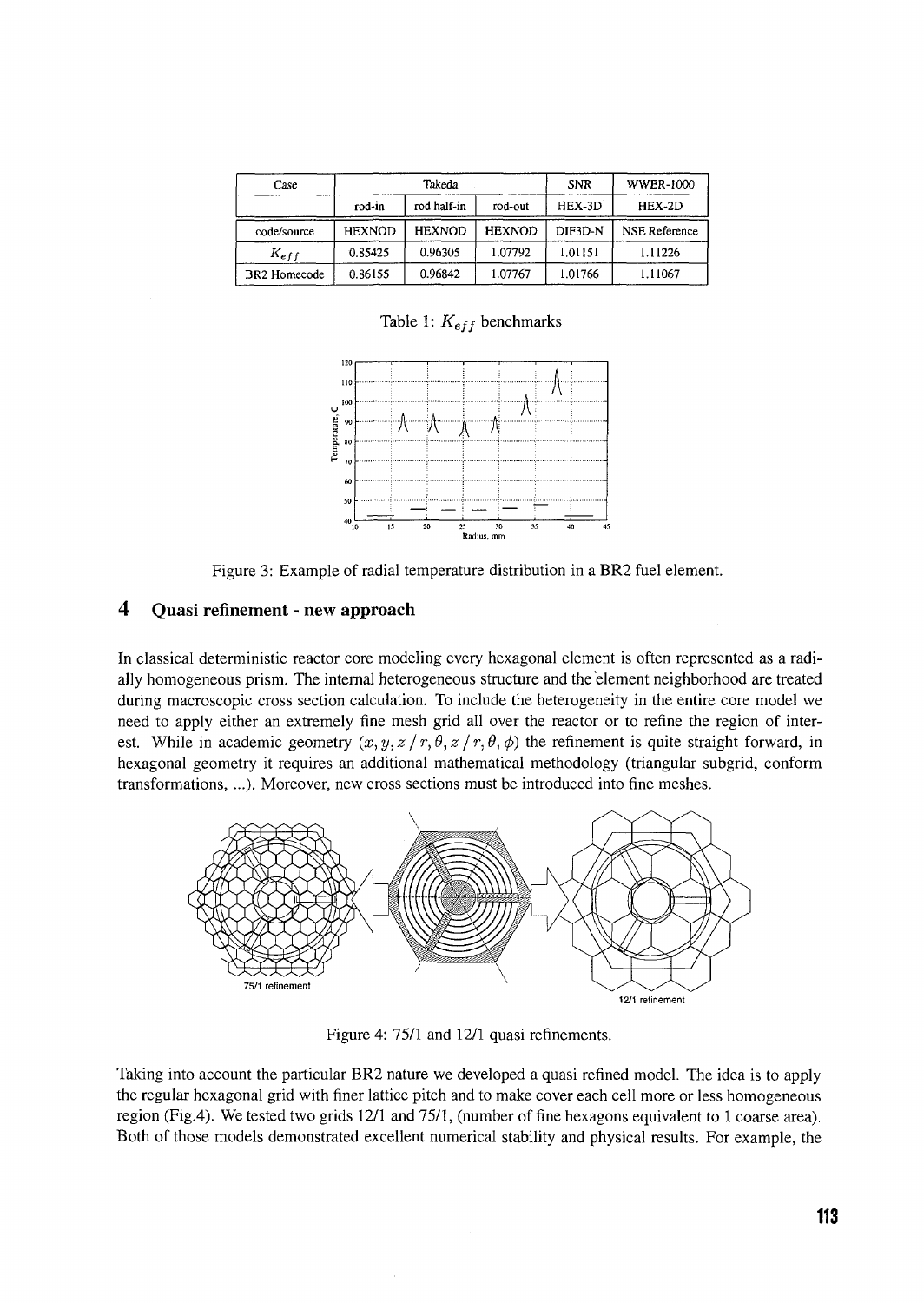75/1 refinement yields peak thermal and fast fluxes surprisingly close to measurements (see flux shapes Fig.5).

| Refinement            | Rings | Plane nodes | $K_{eff}$ |
|-----------------------|-------|-------------|-----------|
| $1/1$ (no refinement) |       | 127         | 1.086     |
| 12/1                  | 22    | 1387        | 1.096     |
| 75/1                  | 59    | 9919        | 1.126     |

Table 2: Plane nodes number (42 axial planes) and *Keff* from quasi refinement tests.

This approach has a number of advantages and disadvantages. The positive point is that it allows to go to a detail level close to the realistic without modification of neither method nor code. Since the fine hexagons cover almost homogeneous regions, the procedure of homogenization is of less importance for macroscopic cross section calculation. The negative point is that it can be applied only to the entire core leading to an important number of nodes (Table.2) even in homogeneous regions where it may be not required.

The results of such a refinement will depend on the reactor type and on the numerical method. The tests prove that for BR2 the nodal hexagonal diffusion is suitable approximation.



Figure 5: BR2 flux shape at hot plane

## 5 Conclusions

Such a tool offers to the BR2 analysis group a high flexibility in the reactor core management and studying of physical parameters.

The actual activities are concentrated on the two-phase hydraulics and development of extended cross section library both for refined and non refined models. To complete this tool we will need also to include the isotopic evolution - fuel burnup and poison. Advanced computing may be required to achieve a fine level of numerical simulation.